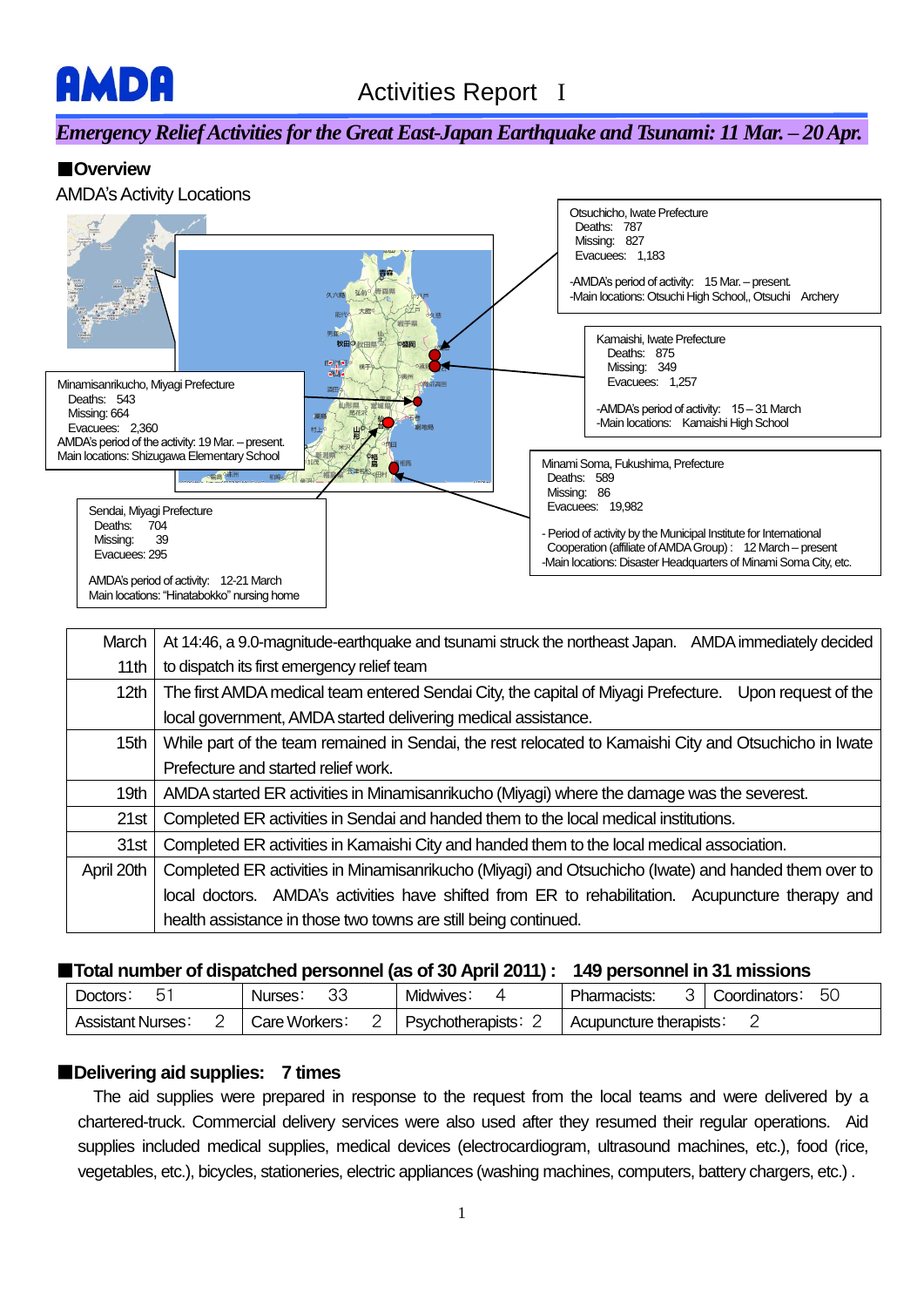

# Activities Report I

#### ■**Daily operations at the activity sites**

#### **Coping with the needs of the evacuation shelters**

Initially the populated shelters housed more than 1,000 evacuees at one time and the numbers started to decline gradually and eventually led some of them to closure. The major health concerns at the primary stage were a lack of clean water, food supplies, gasoline, and medicine. The weather was still freezing cold and even snowed during the first few weeks after the disaster. All these factors added to the harsh conditions at the shelters and respiratory diseases such as the common-cold started spreading rapidly in the crowded shelters.



Temporary clinic in Otsuchi High School shelter

 Though the situation at the shelters saw some improvements with the partial restoration of communication and lifelines, prolonged stay at the shelters caused other problems such as an increase in stress-related symptoms and deteriorating sanitary conditions. An outbreak of norovirus was reported in one of the shelters, and AMDA immediately took counter-measures to prevent the further spread.

 AMDA treated patients with gastroenteritis, inguinal hernia, tetanus, hydrocephalia, common cold, hay fever, and chronic diseases such as high blood pressure and diabetes. The huge tsunami has simply washed away the entire region claiming the lives of many local citizens. As a result there were very few cases of surgical treatment compared to other earthquake disasters.

Responding to the local needs, AMDA sent not only medical doctors but also psychotherapists, psychiatrists, psychiatric nurses and acupuncture therapists. Medical records were made for each patient who visited AMDA's medical services and were handed over to local doctors and hospitals for future reference. There was a great need for pharmacists as a huge amount of donated medicine had to be sorted out, properly labeled and handed out to patients after the consultation. AMDA also called for pharmacist volunteers and managed to deploy sufficient numbers to all places.



Home visiting acupuncture therapy

 Beside those medical treatments, AMDA teams took initiative and worked on improving the living conditions in the evacuation shelters. Their activities included cleaning the toilets, providing hygiene education and nutrition program, delivering vitamin supplements, setting a playroom for children, planning recreations and events, setting partitions to protect privacy, introducing exercise machines, and so on.





AMDA's Mobile Clinic **AMDA's doctor visiting a nursery** 



Visit by a confectioner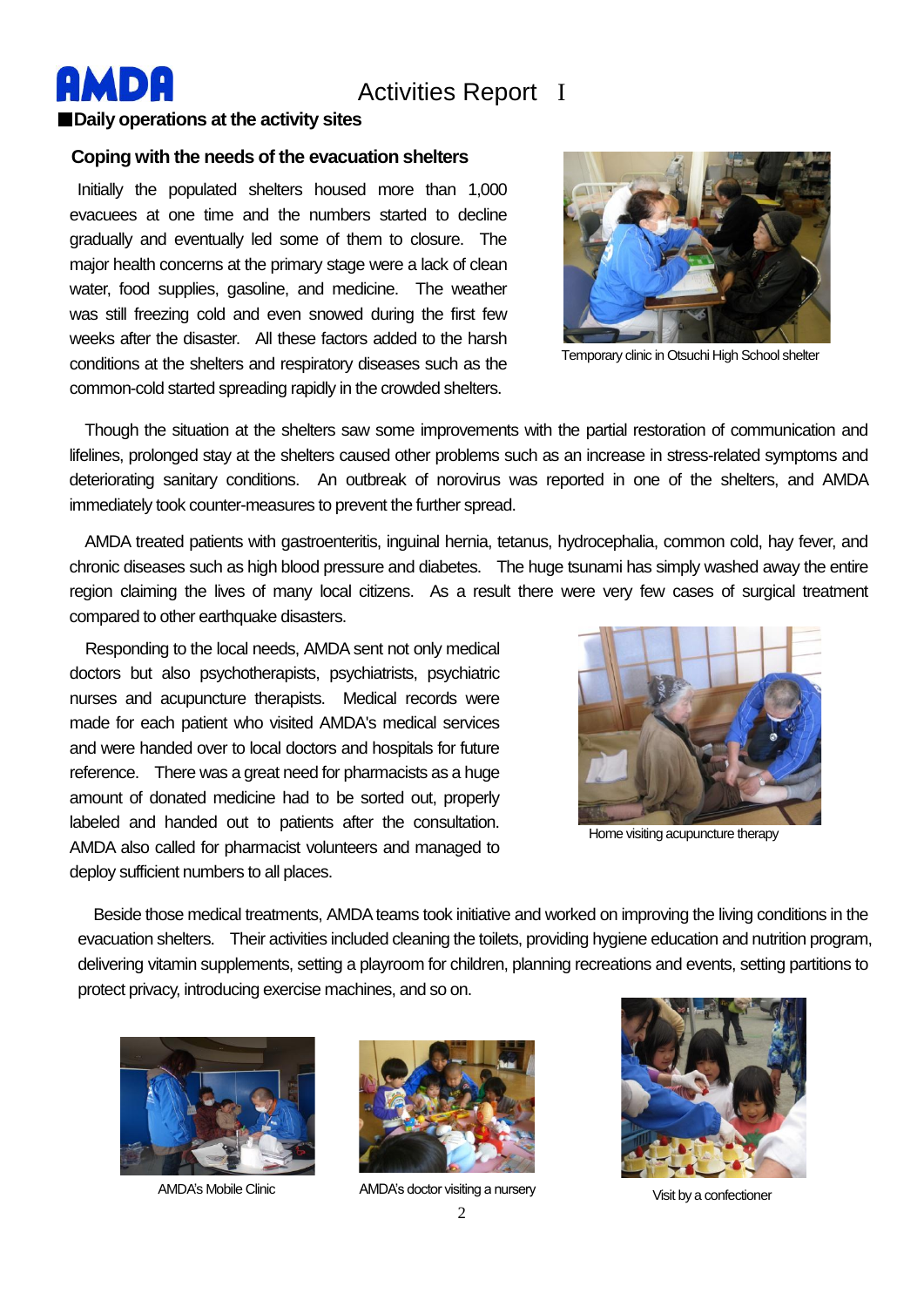# Activities Report I

■**Mobile Clinic Services** While AMDA teams were stationed at larger evacuation centers, they delivered mobile clinic services to smaller shelters and conducted many home-visits to serve the people who could not make it to the shelters. Soja City in Okayama Prefecture provided AMDA with two electric cars to be used for mobile clinic services. These vehicles were able to circumvent the petrol shortage



Electric car from Soja City (©New York Times,

#### ■**Supporting people of Fukushima**

*The Municipal Institute for International Cooperation* in Okayama, one of the affiliates of AMDA Group, has also been supporting Minami Soma City in Fukushima Prefecture by sending volunteers and daily commodities since 12th March. Minami Soma City is one of the cities suffering from the effects of radiation leaks . Based on the request from Minami Soma City, the Institute in cooperation with Okayama City will continue their support.

#### *Rehabilitation*

**MD** 

#### ■**Three-year program to support the hospitals in affected regions**

By the end of April, normal medical practices under Japan's Social Health Insurance have resumed and the needs for free clinics run by volunteers diminished. AMDA handed over its medical records to local hospitals and shifted its activities to the indirect support of local hospitals and doctors. As a start, AMDA is going to support Otsuchi Prefectural Hospital and Sizugawa Prefectural Hospital by donating medical instruments and sending doctors and other medical staffs for three years, during the peak seasons of summer and winter. AMDA will also support the local doctors to restart their clinics by donating supplies and medical instruments.

#### ■**Acupuncture and health support program**

Considering the popularity and effectiveness of acupuncture therapy, AMDA will send acupuncture therapist regularly, cooperating with the Meiji University of Integrative Medicine. AMDA also has a plan of setting up "Health Support Centre" in Otsuchicho, to provide acupuncture therapy and other alternative medical treatments.

### ■**Helping the young**

# **AMDA Scholarship for High School Students in Tohoku**

Since schools were used as evacuation shelters, AMDA had the opportunity of meeting with local educators which gave AMDA insight into the real needs of young people affected by the disaster. The young victims needed emotional as well as financial support to survive this ordeal. Considering such needs, AMDA established a scholarship program for the local high school students who aspire to enter medical professions in the future. AMDA expects that this grant will give students hope for the future and that they will eventually contribute to the recovery of their communities. Besides financial assistance for three years, the scholarship aims to provide international cultural exchange opportunities through the supporting organizations.